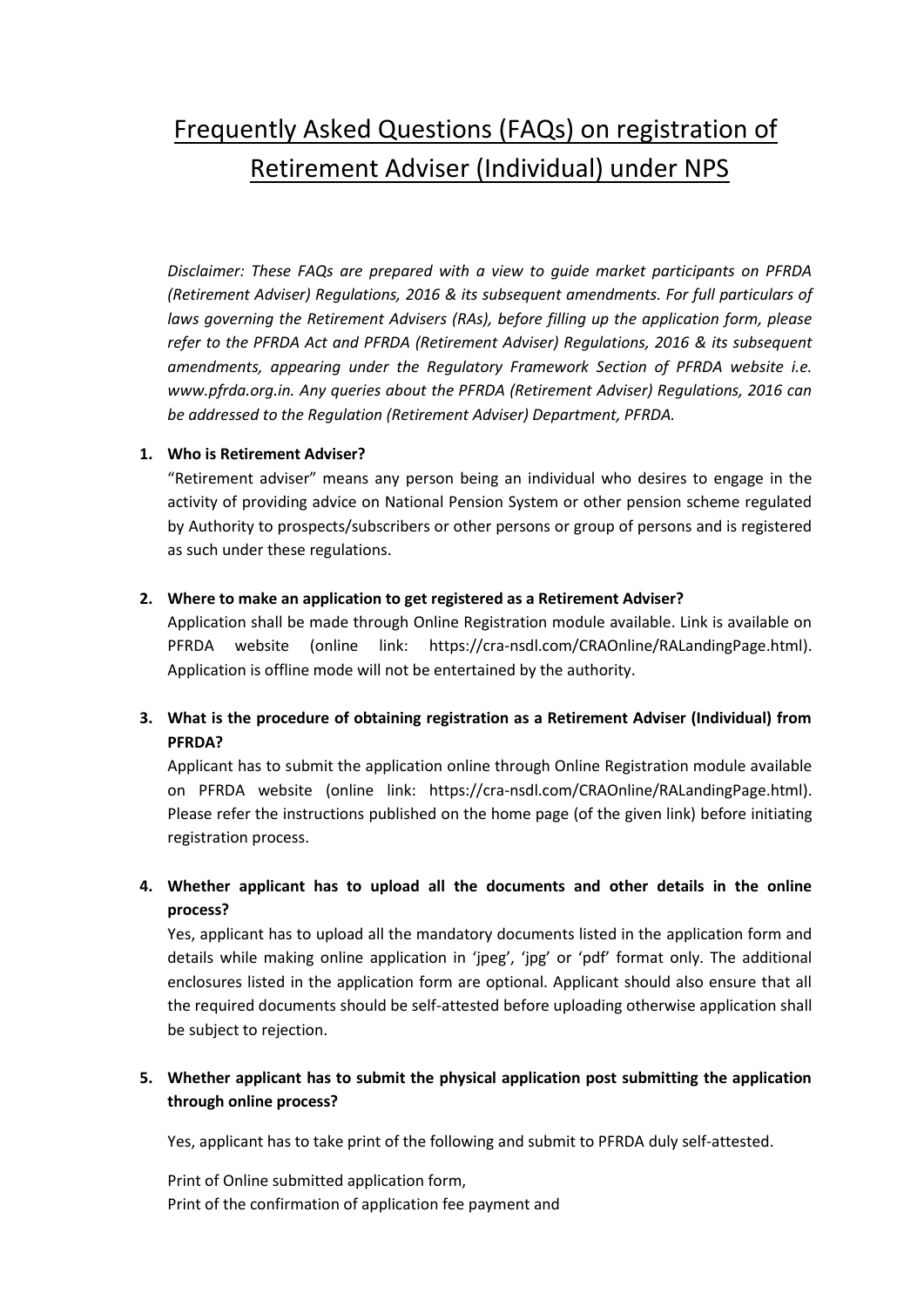Prints of all the self-attested documents uploaded while online submission

**6. Who is eligible to make an application in the individual capacity to get registration under PFRDA (Retirement Adviser) Regulations, 2016 as a retirement adviser?** 

Any person, who for consideration, is engaged or willing to engage in the business of providing Retirement advice on NPS to subscribers is required to make an application to get registration under of PFRDA (Retirement Adviser) Regulations, 2016 & its subsequent amendments, unless specifically exempted under the said Regulations.

**7. What are the qualification and certification requirements specified under Retirement Adviser Regulations?** 

Applicant should be minimum graduate in any discipline and should possess a valid certification on retirement planning or retirement advisory services issued by National Institute of Securities Market (NISM). For more details on the certification, individual may visit NISM website **www.nism.ac.in.**

**8. Who are exempted for getting certification from National Institute of Securities Market (NISM)?** 

As per PFRDA (Retirement Adviser) Regulations, 2016 and PFRDA (Retirement Adviser) (Fifth Amendment) Regulations, 2019, the certification from NISM shall not be mandatory in the following cases:

- (i) An Investment Adviser (IA) registered with Securities and Exchange Board of India under its regulations.
- (ii) Any other cases as specified by Authority.

## **9. What is the validity of the certificate issued by NISM?**

This certificate is valid for three years from the date of issuance. As per requirement under regulations, fresh certification or renewal of the existing certificate through completing continuous professional education by the accredited institute must be obtained before expiry of the validity of the existing certificate to ensure continuity in compliance with certification requirements.

## **10. What is the fee structure for getting registration as a Retirement Adviser?**

The fee structure and security deposit requirement for getting registered as a Retirement Adviser Individual is as under:

**Application Fee** (Non-Refundable along with application): Rs.500/- (Fee shall be paid through NEFT only and the details of the transaction must be entered at the time of submitting application)

**Registration Fee**\* (Non-refundable): Rs.1,000/- (Fee shall be paid through NEFT only and the details of the transaction must be entered in the online RA module post issuance of Letter of Acceptance by PFRDA)

*\*The Registration fee referred above shall be paid by the applicant within fifteen days from the date of receipt of intimation from the Authority by an online fund transfer from applicant's Bank Account (through NEFT) in favour of 'PENSION FUND REGULATORY AND DEVELOPMENT AUTHORITY' or as specified by the Authority from time to time.*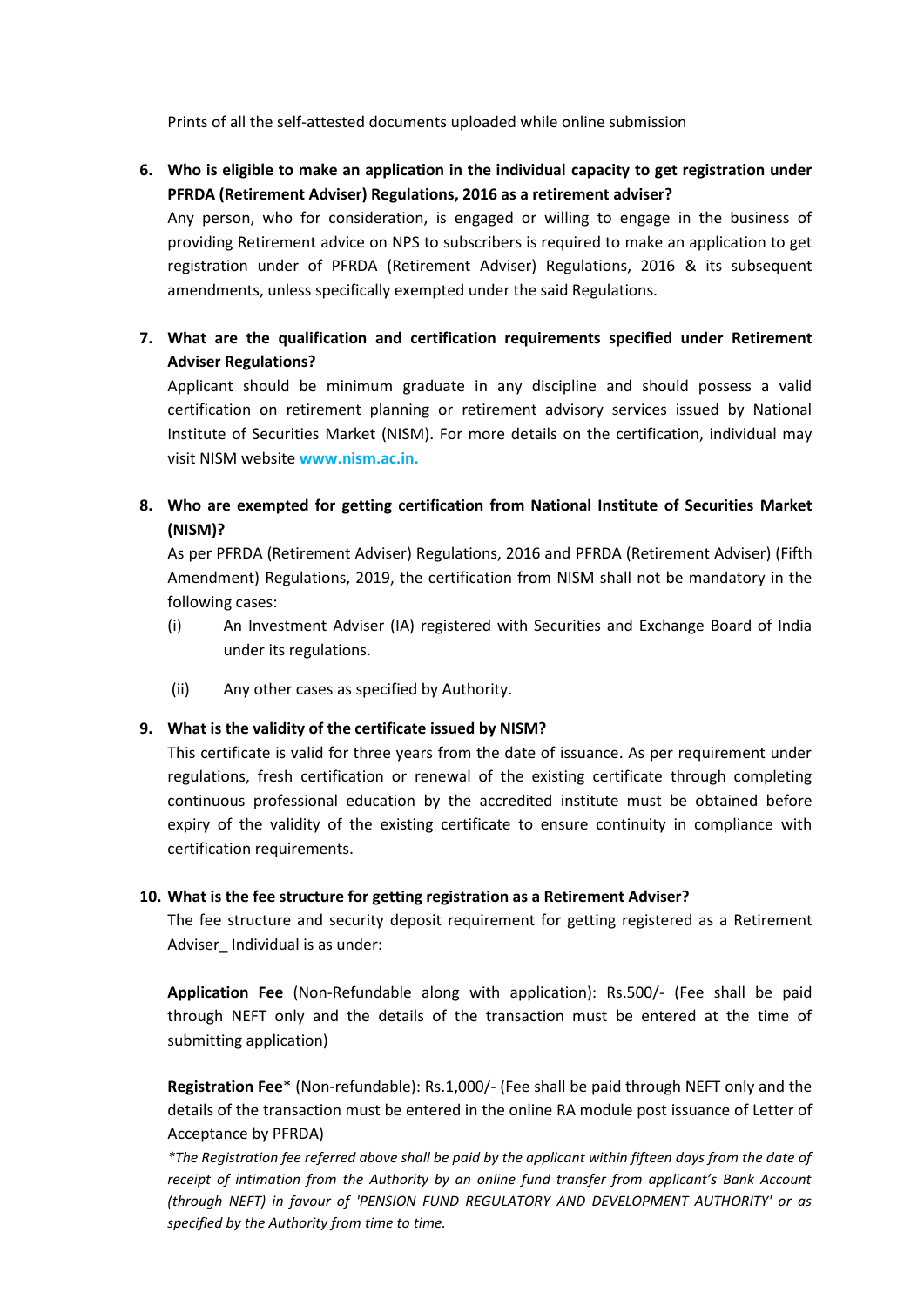**Security Deposit**\*\*: Rs.5,000/- (To be submitted post issuance of Certificate of Registration by PFRDA)

*\*\* Retirement Adviser\_individual shall provide security deposit in the form of bank deposit OR performance guarantee of Rs. 5000/- (Rs. Ten Thousand) to the Authority before commencement of business, in favour of Pension Fund Regulatory and Development Authority. The deposit/ Guarantee shall be valid for three years and six months.*

Note: The application fee, Registration fee & Security Deposit is subject to the revision by the Authority from time to times by issuance of circular/directions/guidelines.

#### **11. How long shall the certificate of registration for retirement adviser remain valid?**

The certificate of registration granted under regulation 9 shall be valid for a period of three years from the date of its issue.

**12. (i) Whether insurance agent or insurance broker or mutual fund distributor is exempted from obtaining registration under Retirement Adviser Regulations?** 

No exemption for insurance agent or broker or mutual fund distributor.

# **(ii) Whether Investment Adviser under SEBI is exempted from obtaining registration under PFRDA (Retirement Adviser) Regulations, 2016?**

For Investment adviser under SEBI, only exception is of not getting certification from NISM.

**13. What fees can a Retirement Adviser charge from the subscribers for the services rendered by him?** 

Retirement Adviser can charge three type of fees from the subscribers to whom he/she has given retirement advise as per regulations and these fees are

- i) On boarding charges<sup>\*</sup> Rs.200 /- (Max.) on completion of onboarding/registration of subscriber and generation of PRAN.
- ii) Subsequent transaction charges\* minimum Rs.20 per transaction and maximum Rs.100/- per annum.
- iii) Advisory fee\* 0.02% of AUM subject to a minimum of Rs. 100/- and maximum Rs. 1000/- per annum, for providing advice to the subscribers.
- The Charges/advisory fee may be revised by the Authority from time to time by issuance of circular / guidelines.

## **14. Whether RAs have to issue receipt for each type of fee recovered under RA activity?**

Yes, RA has to issue receipt for each type of fee separately. Format for the same shall be made available through circular/operational guidelines for RAs.

## **15. What amount has to be submitted as a security deposit?**

Individual Retirement Adviser should submit Security Deposit/Bank Guarantee of Rs. 5,000/ within 15 days from the date of receipt of Certificate of Registration (CoR) and before commencement of activities as RA.

**16. What is the status of RA after expiration of certificate of NISM but before expiry of RA registration?** 

As per point - 9 above, RAs have to ensure the continuity of the certification throughout the registration period for RA. If same is not fulfilled by RA , his/her user access as RA, provided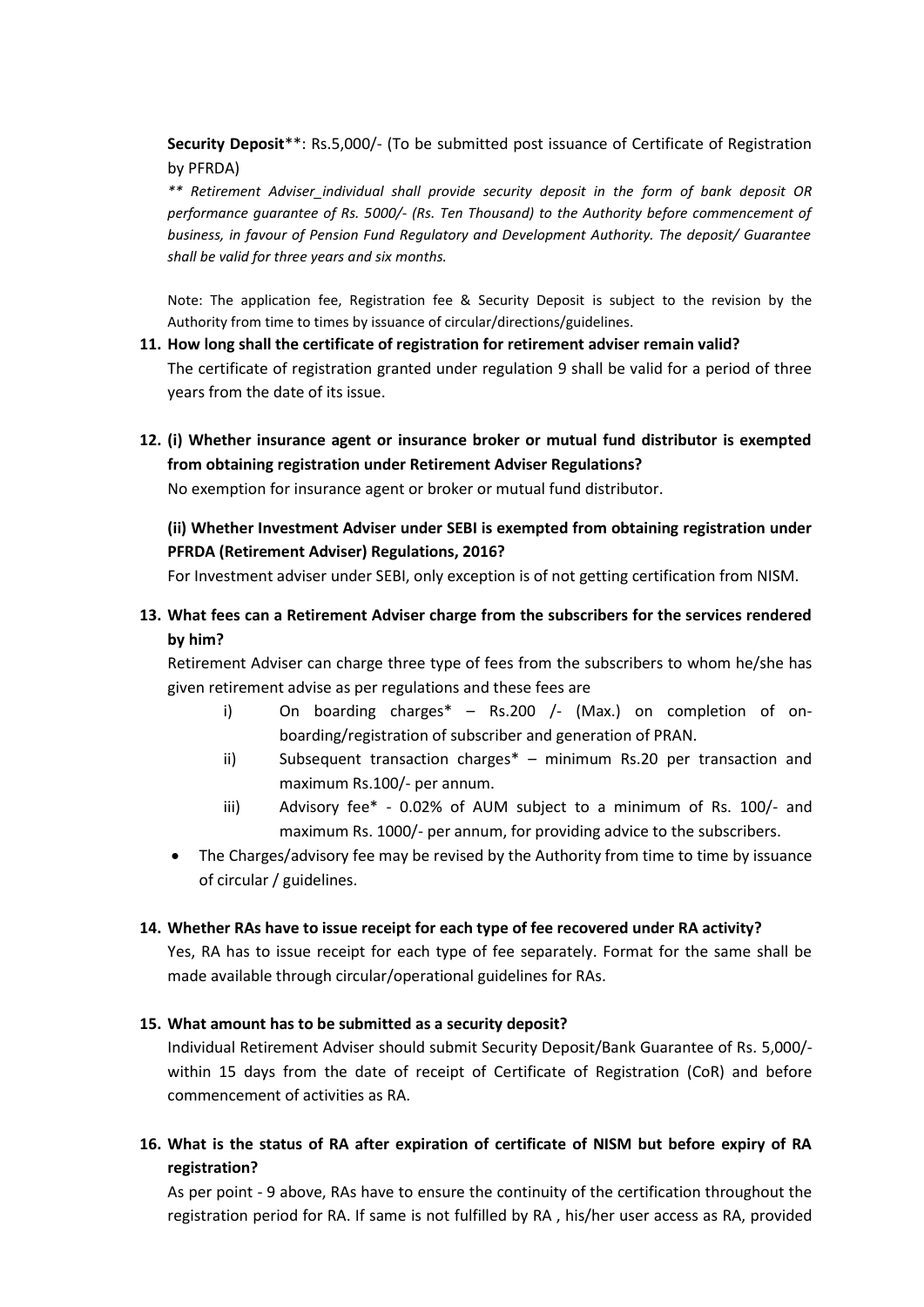by CRA for functioning of RA related activities, would be deactivated from the date of expiry of NISM certification till renewal NISM certification.

#### **17. Is there any TAT for various activities related to RA functions?**

Yes, RAs shall have to discharge various activities with the stipulated timeframe as may be decided by the authority and same shall be made available through circular/ operational guidelines.

### **18. What is the process of renewal of certificate of RA?**

Three months before the expiry of the period of validity of the certificate, the retirement adviser may, if he so desires, has to make an application for grant of renewal of certificate of registration. The application for renewal shall be dealt with in the same manner as if it were an application made under sub-regulation (2) of regulation 3 for grant of certificate.

The Authority will also take into consideration, the performance of the retirement adviser during the original period of certification including the number of new accounts opened.

#### **19. Is there any provision of penalty for late submission of renewal application?**

Yes, there is a provision levying penalty for late submission of renewal application and same shall be made available through circular/ operational guidelines.

#### **20. What are the activities which have to be performed by RA?**

Role & responsibilities and code of conduct of RAs have been detailed in the regulations and should be adhered by the RAs.

#### **21. Is it mandatory for RAs to have a tie up with the PoPs?**

No, but this will facilitate smooth handling of NPS related activities like on boarding of subscribers and timely execution of various instructions of the subscribers.

#### **22. Can RAs have tie up with multiple PoPs?**

RAs can have tie up with multiple PoPs. RAs have to inform about their tie-ups with the PoPs to the prospective subscribers. RAs may like to on board subscribers through their bankers for the convenience of the subscriber.

**23. How RA shall facilitate on boarding of the subscriber, in case RA does not tie up with PoPs?** If RAs are not making tie up with PoPs, they have to guide subscribers for registration through e-NPS in their individual capacities. RAs cannot open subscriber's accounts through e-NPS by entering data /execution of payment etc. on behalf of subscribers.

# **24**. **Is it mandatory for subscribers to take subsequent services after taking help for on boarding?**

No, it is not mandatory for the subscribers, as charges for subsequent services are different from on boarding charges.

#### **25. Is there any other requirement before charging advisory fee?**